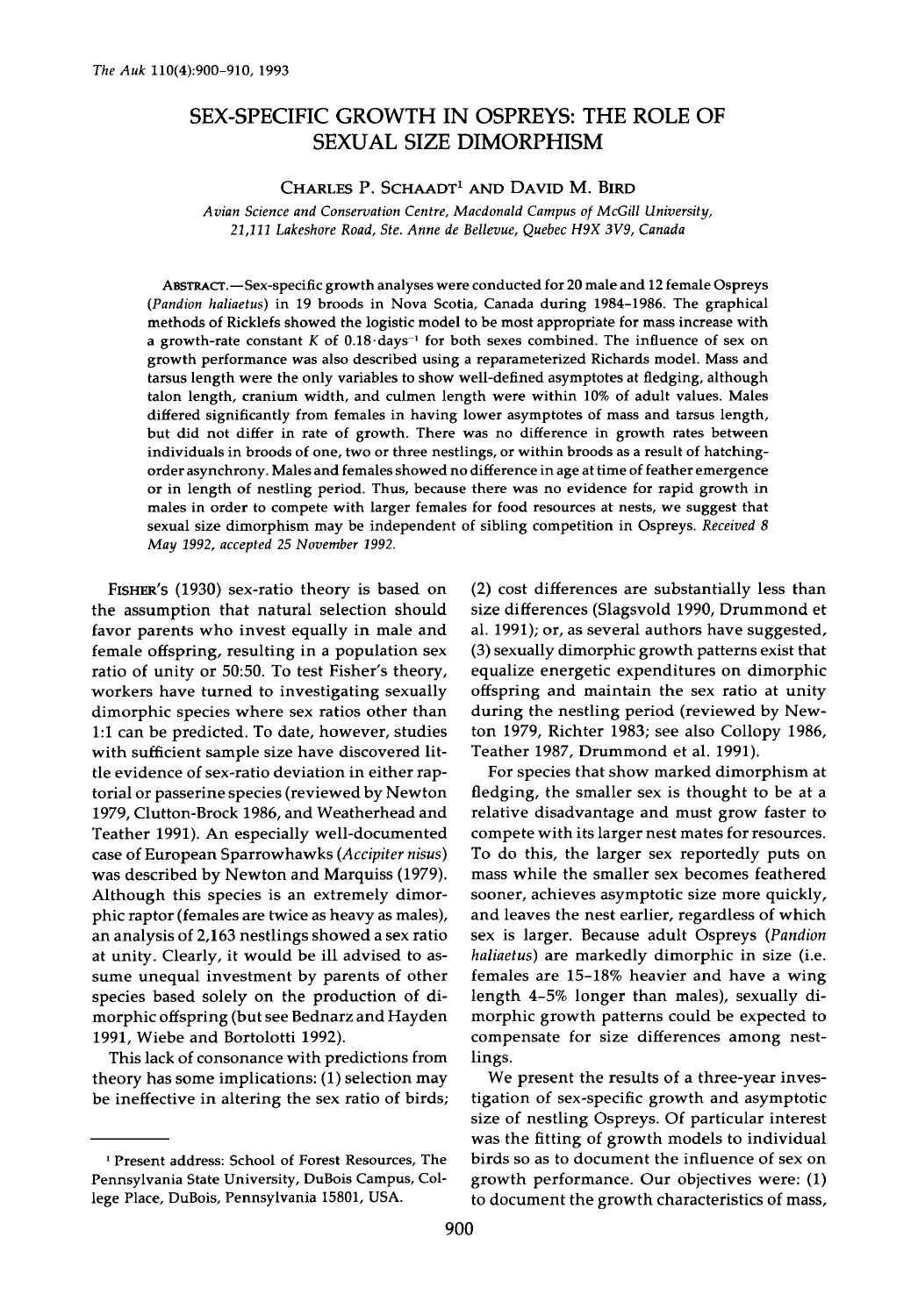**plumage and body size of male and female nestlings; (2) to assess the effects of hatch order and brood size on growth rates; and (3) to relate the patterns of sex-specific growth observed in Ospreys to evolutionary theory.** 

## **METHODS**

Study area.-Growth of 32 Osprey nestlings from **19 nests was measured during the summers of 1984, 1985 and 1986 in Antigonish County in northeastern Nova Scotia. The watersheds of Antigonish and Pomquet estuaries, which empty into the Gulf of St. Lawrence, are characterized by broad-leafed and mixed forests in the highlands, whereas conifers dominate poorly drained areas and valley slopes. The majority of Ospreys forage in the estuaries, nesting in loose colonies on utility poles along power lines. Nests relocated on platforms erected adjacent to transmission poles (Bancroft and Toner 1986 unpubl. report) provided access to nestlings. All nests used in our study were located on platforms near Antigonish and Pomquet estuaries. Additional information on the study area and aspects of the population are provided by Prevost et al. (1978) and Jamieson et al. (1982).** 

**Field methods.--We climbed to nests at 24- to 72-h intervals to document egg laying, clutch size, hatch interval, hatch order, nestling growth, and nestling survival. Prior to incubation, nests were entered to measure and mark eggs. Upon hatching (i.e. day one), neonates were marked on the head with a colored felt marker to assign each hatchling to the egg from which it came. This methodology provided hatching sequence and known ages for all nestlings.** 

**Chicks were: (1) weighed to the nearest gram with Pesola spring scales. The young were measured with dial calipers to the nearest 0.1 mm for: (2) tarsal length, distance from heel to the joint between distal end of tarsometatarsus and third toe; (3) talon length (or hallux claw), distance between point where upper surface of claw emerges from skin to end of claw as measured across its arc; (4) cranium, distance between outer edges of supraorbital processes on each side of head; (5) culmen, from cere to tip of bill as measured across arc (mostly from Olendorff 1972); and (6) unflattened wing chord. To measure (7) eighth primary and (8) central rectrix as they emerged, we inserted a clear plastic ruler between the feathers up to the skin and held the feather flat against the rule. The downy tuft at the end of the feather was not included in the measurement.** 

**All measurements were performed by C.P.S. and consistently on the left side of the body. Measurements were taken every two days unless prevented by inclement weather. When chicks were young, measurements were taken in the nest within 15 min, but after 7 to 10 days of age, birds were lowered and measured on the ground. To prevent premature fledg-** **ing, measurement of nestlings ended when the oldest in the brood reached 52 days of age.** 

**Growth-curve analyses.--For most species, daily variations in food intake, activity or defecation should not significantly alter the characteristics of the growth curve calculated over the entire growth period. In large raptorial birds such as Ospreys, however, full or partially full crops lead to extreme variation in mass. Therefore, we evaluated crop content on a 1 (empty) to 4 (full) scale prior to weighing. Occasionally, during the course of the study, birds were weighed with full (or partially full) crops bracketed by days with empty crops, enabling us to evaluate crop content as a percent of body mass over all portions of the growth period. Net body masses for growth-curve analyses subsequently were calculated by subtracting crop content, as a percent of body mass, from gross mass on any given day. We consistently found nestlings near asymptote (i.e. >six weeks of age) to have more than 200 g of fish in full crops.** 

**Growth data from individual birds were fitted to the logistic equation according to Ricklefs (1967). When fitting curves to mass and tarsus-length data (Table 1), points up to and including observed asymptotes were used (Ricklefs 1968). Asymptotes for the remaining six variables were estimated using simple linear regression.** 

The variable  $t_{10.90}$  was also calculated from the growth **equation for individual birds. This inverse measure of growth rate represents the time it takes to grow from 10 to 90% of the asymptotic value. Because this section of the growth curve is approximately linear in all commonly used growth equations, it can be employed to compare species fitted to different curve shapes.** 

**The logistic equation may be expressed as:** 

$$
Y = W/[1 + e^{-K(x-t_i)}], \qquad (1)
$$

**where Y is the value of the growth variable being studied (in grams or millimeters) at time x, K represents a constant proportional to overall growth rate**  (per day),  $t_i$  represents the age at which the curve **attains the point of inflection (days), and W equals the asymptotic value of the growth curve (grams or millimeters).** 

**To more thoroughly assess intraspecific comparisons, growth data for individual birds were also fitted to a reparameterized version of the Richards (1959) equation using the additive discrete derivation method of White and Brisbin (!980), rewritten by Brisbin et al. (1986). We used:** 

$$
\frac{W_{i+1}-W_i}{t_{i+1}-t_i}=\frac{2(m+1)}{T(1-m)}(W^{1-m}W_i^m-W_i)+e_i,
$$
 (2)

**where W, is the value of the growth variable being studied at t,, W is the asymptotic value of the variable being studied, Tis the overall growing time indicative of growth rate, m is the Richards shape parameter,**  and  $e_i$  is the stochastic error at time  $t_i$ .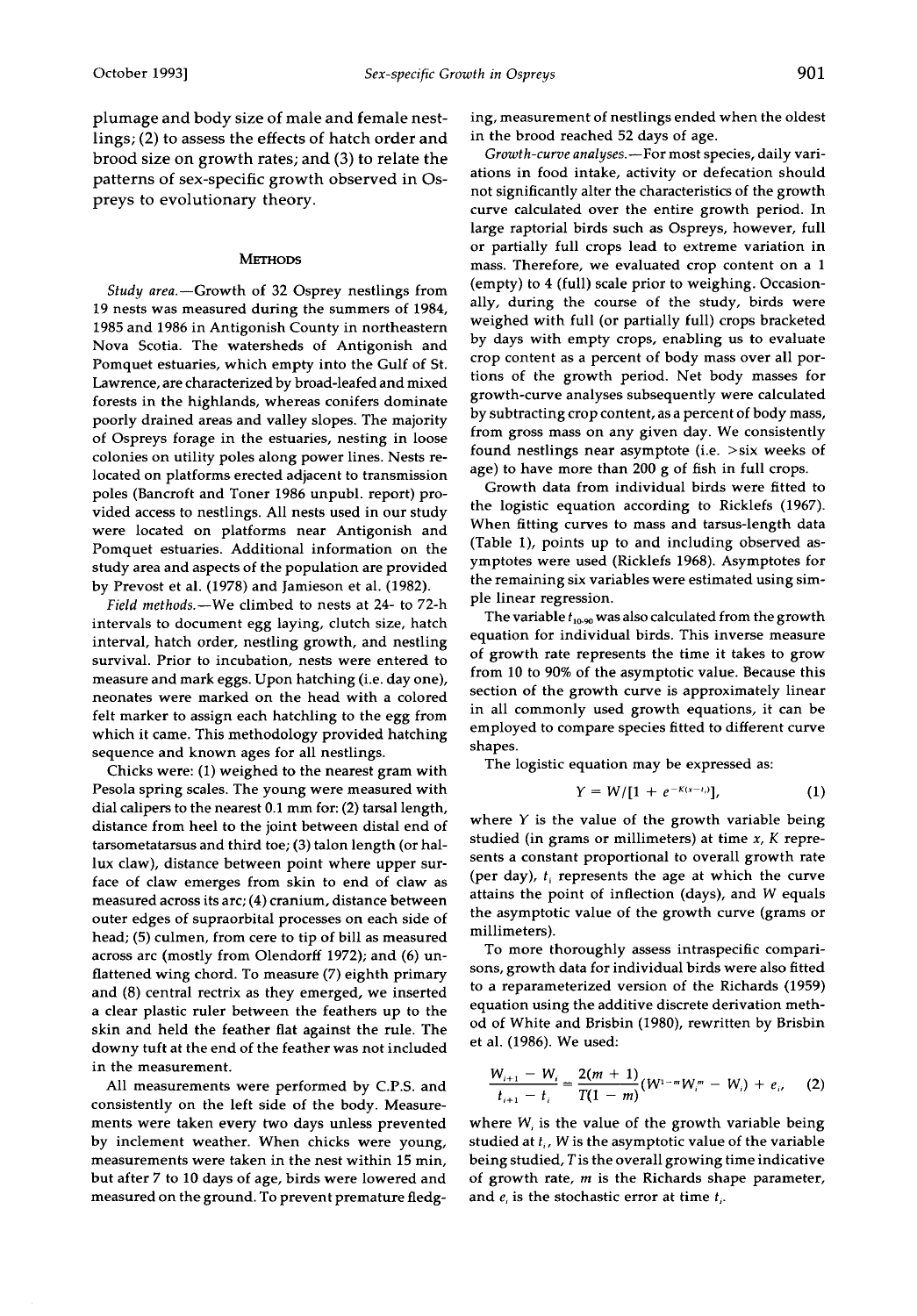| Age in         | <b>Mass</b>            |                          | Tarsus length       |                    |  |
|----------------|------------------------|--------------------------|---------------------|--------------------|--|
| days           | <b>Females</b>         | Males                    | <b>Females</b>      | <b>Males</b>       |  |
| $\overline{4}$ | $77.9 \pm 10.5(12)$    | $82.9 \pm 17.7$ (20)     | $19.3 \pm 1.4(12)$  | $18.9 \pm 1.5(20)$ |  |
| 8              | $169.5 \pm 26.0(12)$   | $170.6 \pm 34.8(20)$     | $25.9 \pm 2.2(12)$  | $26.0 \pm 2.0(20)$ |  |
| 12             | $341.2 \pm 34.9(12)$   | $331.5 \pm 56.3(20)$     | $34.9 \pm 2.7(12)$  | $35.6 \pm 3.1(20)$ |  |
| 16             | $579.2 \pm 62.1(12)$   | $559.7 \pm 68.7(20)$     | $44.5 \pm 3.2$ (12) | $45.4 \pm 3.1(20)$ |  |
| 20             | $863.4 \pm 74.3(12)$   | $797.8 \pm 87.3(20)$     | $53.4 \pm 3.2$ (12) | $54.4 \pm 3.4(20)$ |  |
| 24             | $1,141.3 \pm 78.8(11)$ | $1,026.7 \pm 96.8(20)$   | $61.7 \pm 1.9(11)$  | $60.5 \pm 3.1(20)$ |  |
| 28             | $1.390.3 \pm 67.5(11)$ | $1,213.6 \pm 117.9(20)$  | $66.7 \pm 1.6(11)$  | $64.7 \pm 2.6(20)$ |  |
| 32             | $1,564.5 \pm 54.6(11)$ | $1,346.7 \pm 136.2$ (19) | $69.6 \pm 1.5(11)$  | $67.3 \pm 2.0(19)$ |  |
| 36             | $1,677.5 \pm 31.7(11)$ | $1,417.2 \pm 129.2(15)$  | $71.5 \pm 1.5(11)$  | $68.7 \pm 2.0(15)$ |  |
| 40             | $1,736.2 \pm 32.6(11)$ | $1,461.2 \pm 148.9(15)$  | $72.7 \pm 1.5(11)$  | $69.9 \pm 1.9(15)$ |  |
| 44             | $1,739.0 \pm 48.1(10)$ | $1,438.9 \pm 145.6(15)$  | $73.8 \pm 1.9(10)$  | $71.1 \pm 1.6(15)$ |  |
| 48             | $1,681.5 \pm 43.7(8)$  | $1,418.1 \pm 148.1(14)$  | $74.3 \pm 1.8$ (8)  | $71.1 \pm 1.7(14)$ |  |
| 52             | $1.699.1 \pm 22.6(3)$  | $1,441.5 \pm 113.2(4)$   | $73.2 \pm 0.9$ (3)  | $71.5 \pm 3.3(4)$  |  |
|                |                        |                          |                     |                    |  |

**TABLE 1.** Means of mass (grams) and tarsus length (millimeters)  $\pm$  SD and sample size (in parentheses) of **female and male Ospreys in Nova Scotia, Canada.** 

**We used a nonlinear, derivative-free, regression routine to fit growth curves to the data set. Parameter estimates obtained from the Ricklefs (1967) method were used as initial starting values for each growth variable.** 

**Data for nonlinear regression analyses were derived only from nestlings that survived to fledge and, as above, regressions for mass did not include values from the recession period of the curve. Because no recession was observed in the other variables, all data were included in the regression analyses.** 

**Sex of individual nestlings was initially determined on the basis of the distinct mass classes that became apparent prior to fledging. The accuracy of these determinations was confirmed by a discriminant-function analysis based on the other constantly increasing variables and by karyotypic analysis of fibroblast tissue collected from a subsample of 17 nestlings (Kohler et al. 1989, Schaadt 1989). Data from birds of unknown sex were entered into the discriminant-function analysis and classified by comparison** 

**with the 17 birds of known sex. A significant discriminant function was obtained (P < 0.001), based on the pooled covariance matrix, which enabled us to determine the sex of the unknowns on the basis of mass and tarsus asymptotes alone.** 

**Other statistical tests are mentioned in the text where they are employed. Unless otherwise noted, means are given with standard errors.** 

#### **RESULTS**

**We fitted Richards and logistic models to six morphometric characteristics and linear regression models to two feather variables for the 32 individuals. Table 2 summarizes growth parameters fitted with the logistic model, which we tested for year, sex, and their interaction by twoway ANOVA adjusted for unequal sample size (Sokal and Rohlf 1981). These tests revealed sig-**

Table 2. Growth parameters of logistic equation for nestling Ospreys by sex.  $x \pm 5D$ .

|             |            |                  | Growth parameter    |                        |                  |  |  |
|-------------|------------|------------------|---------------------|------------------------|------------------|--|--|
| Variable    | <b>Sex</b> | $\boldsymbol{n}$ | K                   | A                      | t,               |  |  |
| <b>Mass</b> | М          | 20               | $0.180 \pm 0.006$   | $1.499.5*** \pm 145.6$ | $19.3 \pm 1.1$   |  |  |
|             | F          | 12               | $0.180 \pm 0.007$   | $1.790.0 \pm 43.9$     | $20.5 \pm 1.1$   |  |  |
| Tarsus      | М          | 20               | $0.143 \pm 0.007$   | $71.1*** \pm 1.5$      | $12.0 \pm 1.1$   |  |  |
|             | F          | 12               | $0.142 \pm 0.006$   | $73.9 \pm 1.6$         | $12.9 \pm 1.4$   |  |  |
| Talon       | М          | 20               | $0.110 \pm 0.006$   | $30.1 \pm 1.4$         | $16.6^* \pm 1.2$ |  |  |
|             | F          | 12               | $0.113 \pm 0.006$   | $31.3 \pm 1.1$         | $18.0 \pm 1.2$   |  |  |
| Culmen      | м          | 20               | $0.079** \pm 0.005$ | $31.8 \pm 1.3$         | $9.8 \pm 1.7$    |  |  |
|             | F          | 12               | $0.085 \pm 0.006$   | $32.7 \pm 1.0$         | $11.1 \pm 1.4$   |  |  |
| Cranium     | м          | 20               | $0.075** \pm 0.004$ | $43.4 \pm 0.8$         | $5.4 \pm 0.9$    |  |  |
|             | F          | 12               | $0.082 \pm 0.005$   | $44.0 \pm 0.8$         | $6.0 \pm 1.1$    |  |  |
| Wing chord  | м          | 20               | $0.099 \pm 0.007$   | $490.2 \pm 23.9$       | $30.8 \pm 1.7$   |  |  |
|             | F          | 12               | $0.098 \pm 0.004$   | $505.0 \pm 5.2$        | $31.5 \pm 1.1$   |  |  |

**\*, P < 0.05; \*\*, P < 0.01. significant difference between males and females.**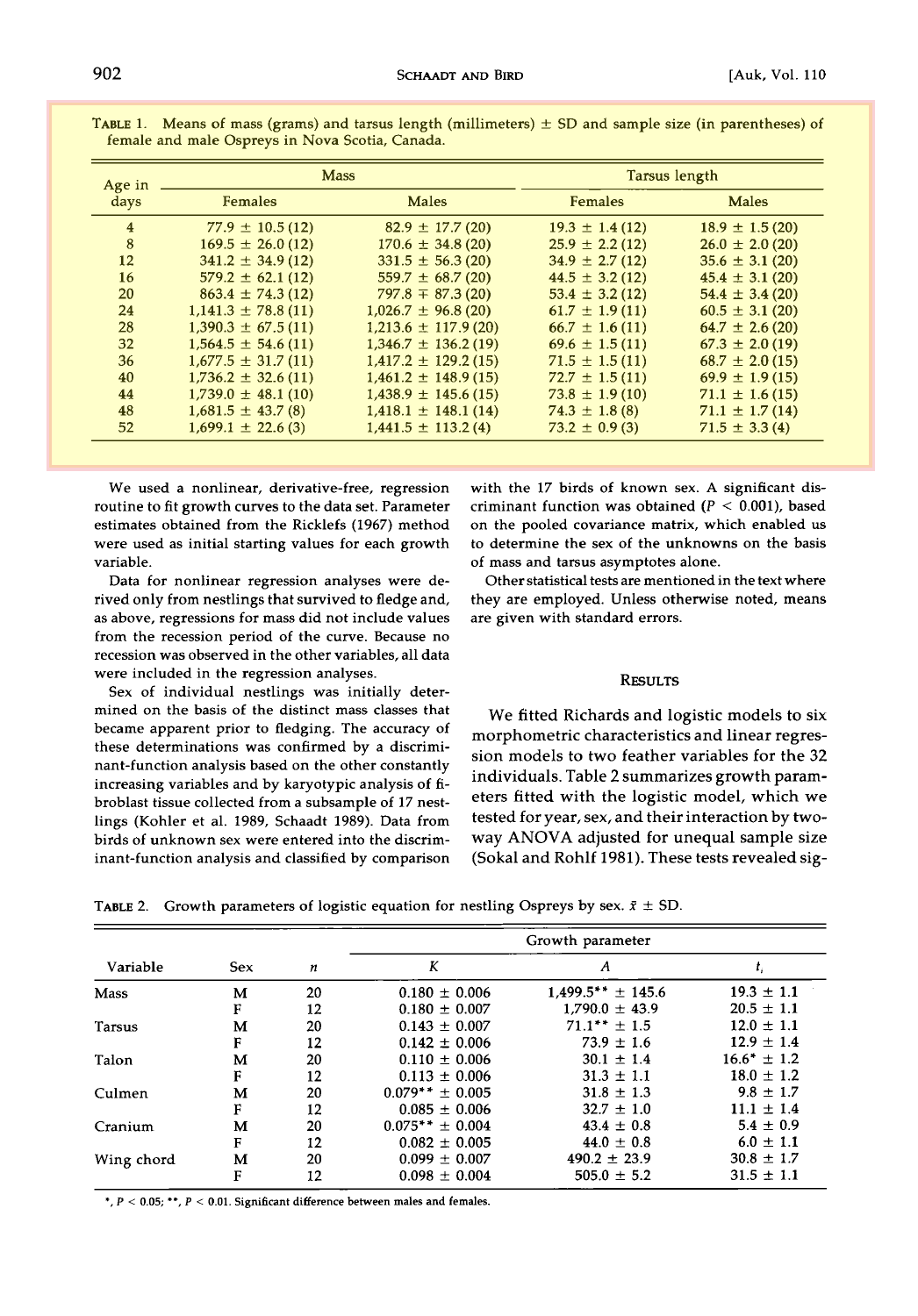|            |            |    | Growth parameter |                       |                |  |
|------------|------------|----|------------------|-----------------------|----------------|--|
| Variable   | <b>Sex</b> | n  | m                | W                     |                |  |
| Mass       | М          | 20 | $1.23 \pm 0.17$  | $1.548.7^* \pm 168.3$ | $36.5 \pm 3.5$ |  |
|            | F          | 12 | $1.26 \pm 0.11$  | $1.830.8 \pm 76.9$    | $36.0 \pm 3.1$ |  |
| Tarsus     | М          | 20 | $2.18 \pm 0.54$  | $71.0^* \pm 2.1$      | $43.6 \pm 3.7$ |  |
|            | F          | 12 | $2.48 \pm 0.48$  | $73.6 \pm 2.1$        | $45.3 \pm 4.0$ |  |
| Talon      | м          | 20 | $1.47 \pm 0.31$  | $29.6 \pm 1.5$        | $50.8 \pm 3.2$ |  |
|            | F          | 12 | $1.80 \pm 0.27$  | $30.9 \pm 0.9$        | $48.9 \pm 2.7$ |  |
| Culmen     | м          | 20 | $1.90 \pm 0.43$  | $31.6 \pm 1.9$        | $69.6 \pm 5.1$ |  |
|            | F          | 12 | $2.41 \pm 0.60$  | $32.2 \pm 1.1$        | $70.9 \pm 1.4$ |  |
| Wing chord | м          | 20 | $1.31 \pm 0.16$  | $456.6 \pm 19.9$      | $60.7 \pm 4.7$ |  |
|            | F          | 12 | $1.31 \pm 0.18$  | $471.9 \pm 18.4$      | $57.3 \pm 5.9$ |  |

**TABLE 3.** Growth parameters for Richards equation for nestling Ospreys by sex.  $\bar{x} \pm SD$ .

**ß P < 0.01. Significant difference between males and females.** 

**nificant sexual differences in growth rates for the cranium and culmen, in the asymptotes for mass and tarsus, and in the inflection point of the talon. There were no significant differences among years or interactions for any measure of growth.** 

**Table 3 summarizes growth parameters estimated with the reparameterized Richards model also tested for year, sex and their interaction by two-way ANOVA adjusted for unequal sample size. These tests revealed no significant sexual differences in curve shape (m) but, as above, significant differences in asymptote for mass and tarsus. There were no significant differences among years or interactions for any variable.** 

**adult Ospreys were captured and measured in the study area. Additional parameters of talon and culmen lengths were obtained from study skins of adults measured at the American Museum of Natural History, New York. The following results are compared to mean adult values for each sex obtained from these sources (Table 4).** 

**The mass of nestlings on day 1 averaged 49.0**   $\pm$  2.1 g for males and 48.6  $\pm$  2.4 g for females **(Fig. 1A). Thus, male nestlings hatched at 3.3% of mean mass of adult males and female nestlings at 2.4% of mean mass of adult females. However, these values may not necessarily reflect true hatching mass, since it is possible that some neonates were fed prior to first weighing. Average mass of all day-1 nestlings combined** 

**To compare stages of growth to ultimate size,** 

|  |  |  | TABLE 4. Adult Osprey means compared to nestling means at 48 days of age (or at asymptote). |  |  |
|--|--|--|---------------------------------------------------------------------------------------------|--|--|
|--|--|--|---------------------------------------------------------------------------------------------|--|--|

|                 |            | Adult        |                                       | <b>Nestling</b> |                          |                           |
|-----------------|------------|--------------|---------------------------------------|-----------------|--------------------------|---------------------------|
| Variable        | <b>Sex</b> | $\bar{x}(n)$ | Dimor-<br>phism<br>index <sup>a</sup> | $\bar{x}(n)$    | Dimor-<br>phism<br>index | Percent of<br>adult value |
| <b>Mass</b>     | M          | 1,485.0(8)   |                                       | 1,499.5(20)     |                          | 100.9                     |
|                 | F          | 1,790.0(12)  | 18.6                                  | 1,790.0(12)     | 17.7                     | 100.0                     |
| <b>Tarsus</b>   | M          | 71.0(9)      |                                       | 71.1(20)        |                          | 100.1                     |
|                 | F          | 72.6(10)     | 2.2                                   | 73.9(12)        | 2.2                      | 101.8                     |
| Talon           | M          | 29.3(9)      |                                       | 29.1(13)        |                          | 99.3                      |
|                 | F          | 29.8(10)     | 1.7                                   | 30.5(7)         | 4.7                      | 102.3                     |
| Culmen          | M          | 32.5(8)      |                                       | 30.4(13)        |                          | 93.5                      |
|                 | F          | 34.4(10)     | 5.7                                   | 31.7(7)         | 4.2                      | 92.2                      |
| Cranium         | M          | 42.2(7)      |                                       | 41.8(13)        |                          | 99.0                      |
|                 | F          | 43.2(6)      | 2.3                                   | 42.8(7)         | 2.4                      | 99.1                      |
| Wing chord      | M          | 494.5 (10)   |                                       | 378.7(13)       |                          | 76.6                      |
|                 | F          | 515.6(10)    | 4.2                                   | 388.4(7)        | 2.5                      | 75.3                      |
| Eighth primary  | M          | 337.0(10)    |                                       | 241.1(13)       |                          | 71.5                      |
|                 | F          | 350.0(10)    | 3.8                                   | 244.9(7)        | 1.6                      | 69.9                      |
| Central rectrix | M          | 207.0(10)    |                                       | 158.4(13)       |                          | 76.5                      |
|                 | F          | 217.0(10)    | 4.5                                   | 159.9(7)        | 0.9                      | 73.7                      |

<sup>\*</sup> Dimorphism index =  $100(\bar{x}_{\text{tends}} - \bar{x}_{\text{males}})/(0.5\bar{x}_{\text{fends}} + 0.5\bar{x}_{\text{males}})$  (Storer 1966).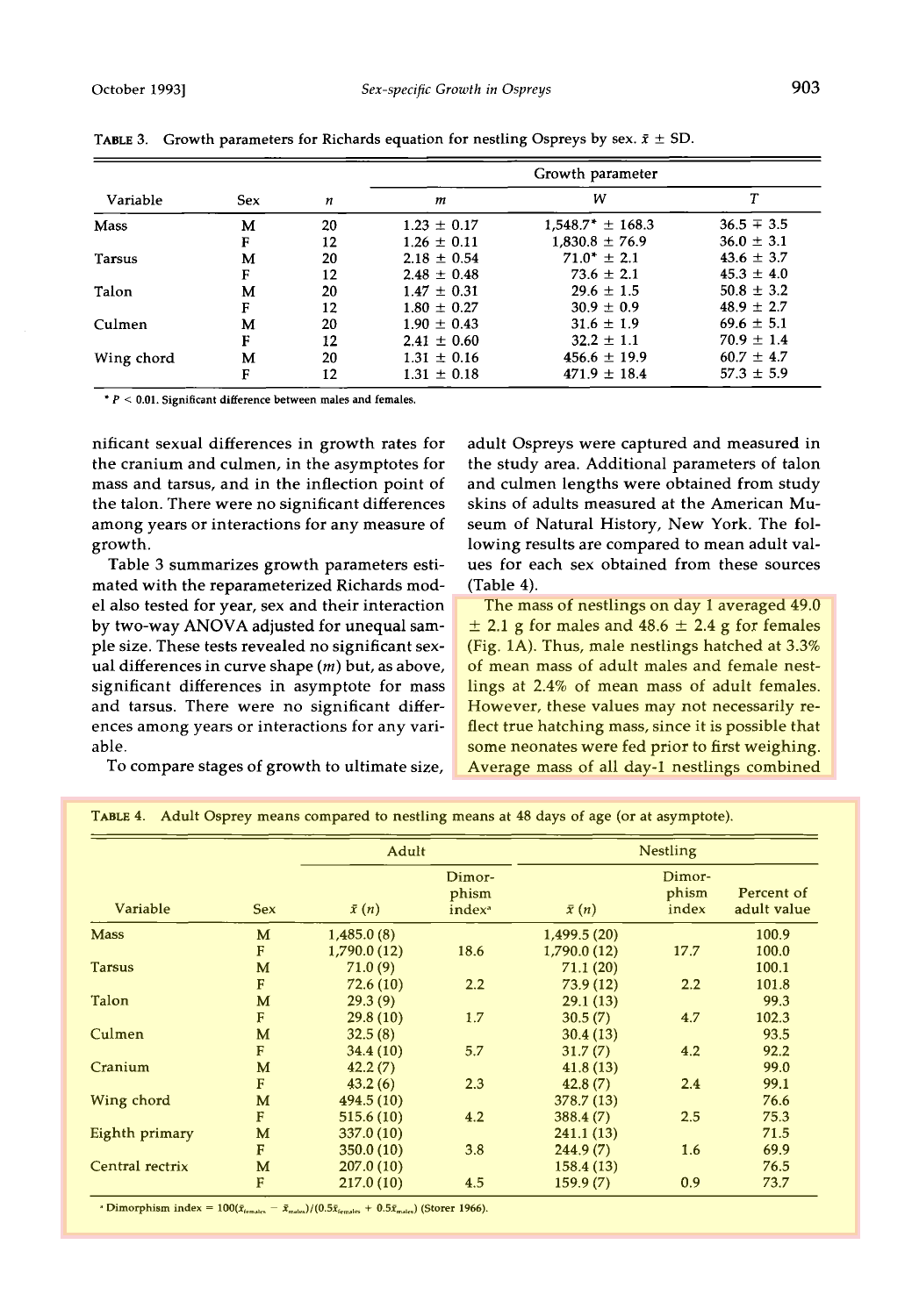

**Fig. 1. Mean curves at four-day intervals of female (dashed line, n = 12) and male (n = 20) nestling Ospreys plotted against day at which growth occurred. Each chick measured on average 26 times (two-day intervals)**  throughout the eight-week nestling period, providing approximately 6,656 measurements to distinguish points **of divergence for all variables in which they occurred. Variables were: (A) mass, (B) tarsus length, (C) talon, (D) culmen, (E) cranium, (F) wing chord, (G) eighth-primary length, and (H) central rectrix.**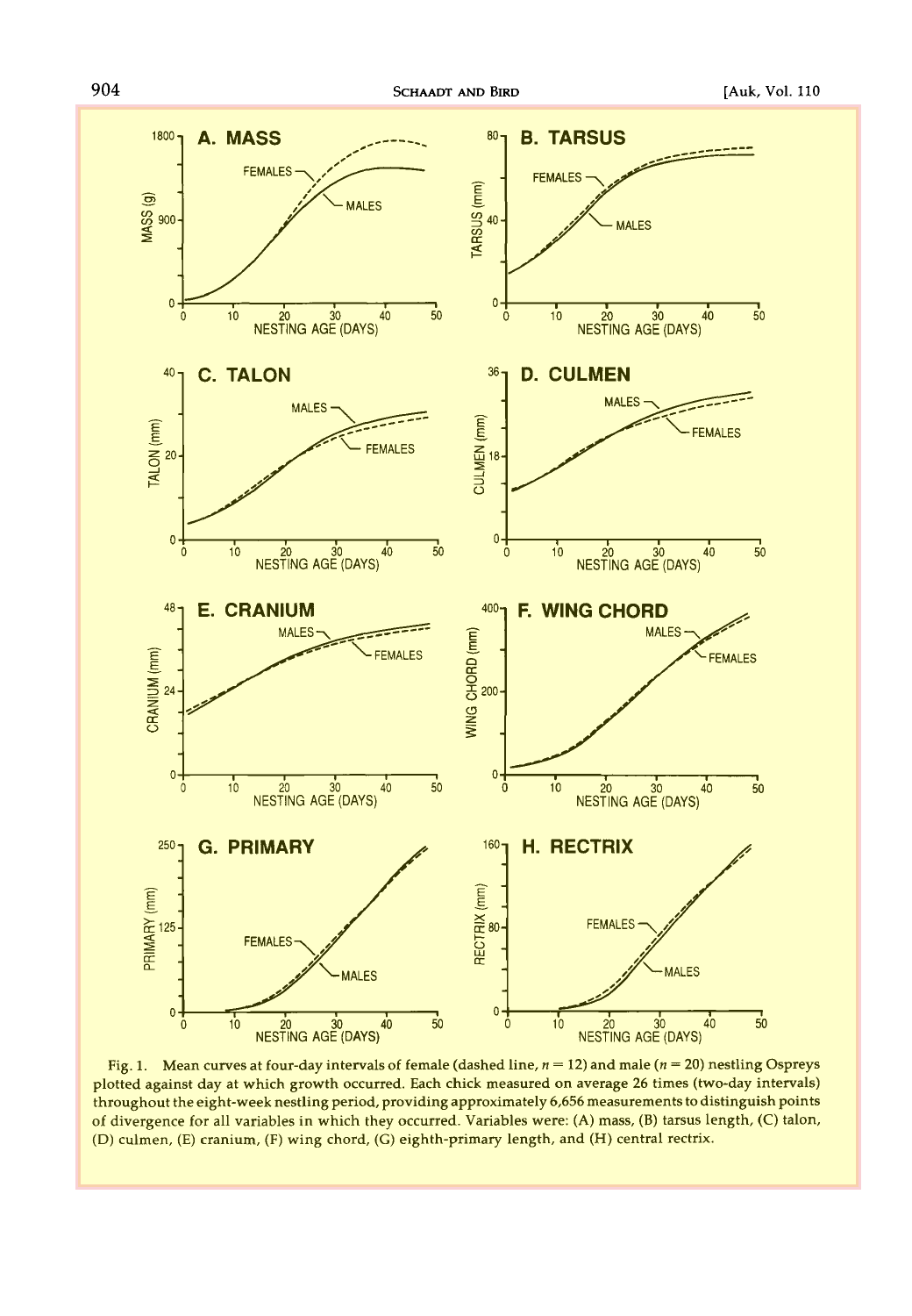$(48.8 \pm 2.3 \text{ g})$  was 70.8% of the mass of the average fertile egg ( $68.9 \pm 0.9$  g) near the time **of laying, comparable to the 76% reported by Bortolotti (1984) for Bald Eagles (Haliaeetus leucocephalus).** 

**The masses of males and females increased at similar rates, but diverged near the point of inflection. Sexes differed in asymptote and had absolute growth rates at inflection (dW/dt = KAW [1 - W], where W is 0.5 for the logistic equation; Ricklefs 1968) of 67.5 g/day for males and 80.5 g/day for females. Average daily growth rates for variables fitted with the Richards equation for male and female nestlings again showed significant differences for mass asymptotes, but no differences in curve shape (Fig. 2A).** 

**The length of the tarsus increased at similar rates for both sexes well beyond the inflection point and differed only in asymptote at fledging (Figs. lB and 2B). Talon length was the only variable to show significant difference at inflection. Again, the curves showed very similar growth well past the inflection point (Fig. 1C). No parameters of the Richards equation showed significant sexual differences for talon length.** 

**The culmen was well developed at hatching and showed little of a sigmoid growth pattern posthatching (Fig. 1D). No differences were found for parameters of the Richards equation for culmen length. Cranium means did not exhibit a sigmoid shape posthatching (Fig. 1E). Like culmen, cranium growth constants differed between sexes. These data, however, must be viewed with caution because both structures are far from fully grown at fledging, and estimation of the asymptotic values required extrapolation from the growth equation. Furthermore, because cranium was well developed at hatching and convergence criteria for the Richards equation could not be met in all instances, mean curves for cranium width could not be generated.** 

**Because male and female wing chords grew at similar rates until very near the end of the nestling period (Fig. 1F), this variable may prove to be the best criterion for aging nestling Ospreys. Wing chord was still increasing at fledging and asymptotes were estimated from the growth equation. There were no differences between sexes for any parameter of wing-chord growth using the Richards equation.** 

**Feather growth was analyzed by comparing** 



**Fig. 2. Average daily growth rates for variables fitted with Richards equation for female (dashed line,**   $n = 12$ ) and male  $(n = 20)$  nestling Ospreys. Curves **represent estimated average daily growth rates for (A) mass and (B) tarsus length.** 

**regression lines during the linear period of growth beginning on day 20 (using methodology of Shedecor and Cochran 1978:432) because growth was too limited during the nestling period to generate growth curves. There**  was no significant difference  $(P > 0.05)$  between **sexes or years in comparisons of slopes or evaluations (i.e. rate of growth) for eighth-primary or central-rectrix growth.** 

**There were also no differences between sexes in the age at which the eighth primary first**  emerged from the skin  $(7.05 \pm 0.19)$  days for males and  $7.25 \pm 0.25$  days for females; Fig. 1G), **or when the central rectrices began to emerge**   $(9.25 \pm 0.19)$  days for males and  $9.50 \pm 0.28$  days **for females; Fig. 1H). Furthermore, there were also no differences between the sexes in feather emergence among first-, second- and thirdhatched nestlings (C1, C2 and C3, respectively; Wilcoxon signed-ranks matched-pairs test, P > 0.05). Thus, primaries and rectrices grew at sim-**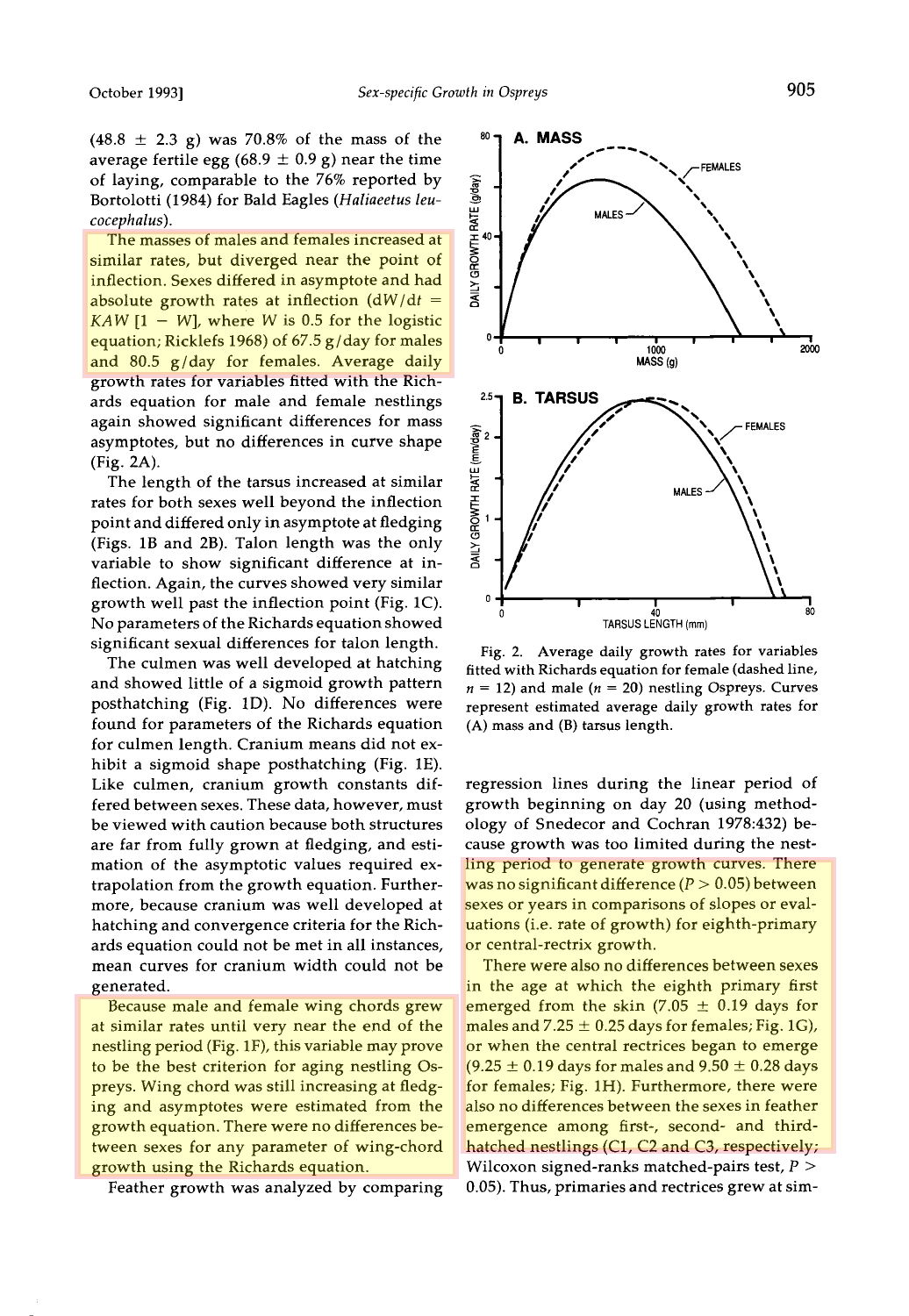**ilar rates for both sexes during the nestling period, irrespective of hatching order, with no obvious divergence by time of last measurement.** 

Development at fledging.—The percent of nest**ling-to-adult values by sex (Table 4) provides an index of development at fledging. Mass and tarsus were the only variables to show welldefined asymptotes at fledging. Although talon length and cranium width were within adult range and culmen length was greater than 90% of adult values, no asymptote was obvious in the curves (Figs. 1C, 1D and 1E).** 

**Wing chord, eighth-primary length, and central-rectrix length were 76, 71 and 75% of asymptotic size, respectively, at last measurement. Therefore, they probably were still growing at nest departure time.** 

Brood size and hatching order.-Analyses of **brood size are complicated by loss of eggs during incubation and chick mortality during the nestling period. That is, should brood size be determined at egg laying, at hatching, midway through the nestling period or at fledging? Hence, tests were conducted on brood-size compositions at hatching and at fledging using Wilcoxon signed-ranks matched-pairs test.** 

**First-, second- and third-hatched nestlings were compared within broods for fledging age and for mass parameters of growth. Comparisons were made for birds of same sex and for all birds in a brood regardless of sex. The tests**  revealed no significant difference for  $K$  or  $t_i$  ( $P$ **> 0.05) between any of the pairs of C1, C2 and C3 nestlings, whether using compositions at hatching or at fledging. The consequence of failing to reject the null hypothesis (i.e. that growth is unaffected by hatching order) is that any bird within a brood is equally likely to have a positive or negative ranking regardless of sex.** 

**There was also no difference in growth (mean K/brood) among broods of one, two or three nestlings. The growth rate (K) of broods of one**  averaged  $0.1807 \pm 0.0009$  ( $n = 6$ ), broods of two averaged  $0.1798 \pm 0.0017$  ( $n = 4$ ), and broods of three averaged  $0.1808 \pm 0.001$  ( $n = 6$ ).

Mean growth rate and relative growth.-Mean **parameter estimates for growth curves of each sex obtained from a pooled sample of nestlings were generated for mass and tarsus length, and compared to means obtained from individual birds (Table 2). Values obtained from both methods were similar. The curve based on mean**  mass had values for  $K$ ,  $A$ , and  $t_i$  equal to: 0.1789,

**1,510 g, and 19.4 days for males; and 0.1793, 1,790 g, and 20.3 days for females, respectively. The curve based on mean tarsal length had values of: 0.1421, 71.6 mm, and 12.2 days for males; and 0.1438, 74.3 ram, and 12.4 days for females.** 

**Because curves fitted to means of the observed data did not differ from the mean model parameters based on curves fitted to individuals, they were used to compare relative growth of mass and tarsus (variables that were significantly different by sex at asymptote). Mean mass and tarsus-length curves of male and female nestlings also were similar when compared us**ing the growth index  $t_{10-50}$  (Ricklefs 1967), which **represents the time required to grow from 10 to 50% of the asymptote.** 

**Similar growth-rate constants (K) for mass between sexes were reflected in the time it takes**  to grow from 10 to 90%  $(t_{10-90})$  of asymptotic mass **(24.5 days for males and 24.4 days for females), even though females reached a significantly higher asymptote. Therefore, because the sexes hatched at equal mass, but attained asymptotic values 300 g apart in the same amount of time, females obviously accumulated tissue at a greater rate than males.** 

#### **DISCUSSION**

**Growth rate.--In Ospreys, a curve shape for**  mass intermediate between the Gompertz ( $m \rightarrow$ 1.0) and logistic ( $m = 2.0$ ) models was suggested **by the mean Richards shape-parameter estimate m of 1.24 for birds of both sexes. Although more than one curve shape could fit a given data set in some individuals, the logistic model was appropriate in most cases for describing the growth of nestling Ospreys with a combined growth rate (K) of 0.180. The corresponding time of 24.4**  days to grow from 10 to 90% of asymptote  $(t_{10-90})$ **represents about 45% of the overall nestling period.** 

**A few data are available for comparison. Steidl and Griffin (1991) reported a similar K of 0.173 and a t•0\_9o of 26 days in a population of Ospreys in southern New Jersey. Stinson (1977), however, reported a considerably lower K of 0.120**  and a  $t_{10-90}$  of 36.9 days for Chesapeake Bay Os**preys. Because he was not certain of the individual ages of chicks, Stinson calculated growth rates by correlating the average age of a brood (some of which were artificially increased) with the average mass of chicks in the brood measured on a weekly basis, with final measure-**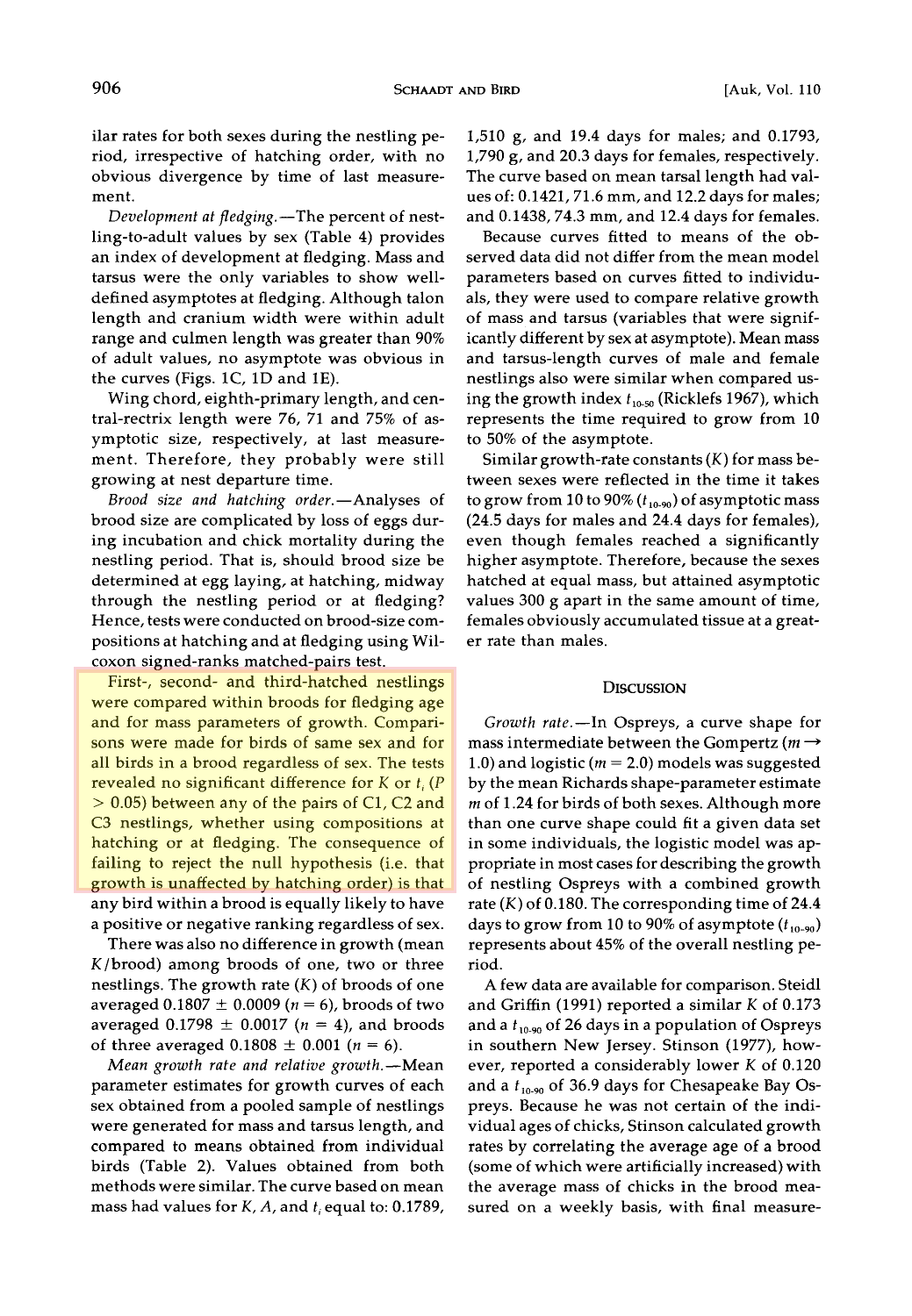**ments of mass taken within one week of fledging. In a later study of the same population, McLean and Byrd (1991) calculated asymptotic values of broods of one, two and three nestlings and reported a similar K of 0.130 with a cor**responding  $t_{10-90}$  of 37.2 days. We believe that **the above methodologies of Stinson (1977) and McLean and Byrd (1991), in conjunction with sexual differences in asymptote, could underestimate Osprey growth rates by overestimating asymptotes. Therefore, the differences noted between these populations may not necessarily reflect geographic variation in growth rates.** 

**Stinson (1977) reported the growth rate of Ospreys at the lower end of growth rates (0.078- 0.257) of five falconiform species presented by**  Ricklefs (1968), with a  $t_{10-90}$  greater than all other **raptors examined except for Golden Eagles (Aquila chrysaetos). Our study places the Osprey intermediate in this group, with a growth rate similar to that of a Red-tailed Hawk (Buteo jamaicensis).** 

**Comparing observed and predicted asymptotes, the logistic model produced higher estimates than the Richards model for all variables except female mass (Tables 2 and 3), even when characteristics were measured through the asymptotic period. The greatest disparity between the models was in wing-chord length, which achieved about 75% of adult size at last measurement. Logistic estimates were closer to recorded adult values than were Richards-model estimates, suggesting that the Richards model may have underestimated asymptotes, especially when the observed data did not include values leading up to and including the asymptote. Ricklefs et al. (1986) found that when the asymptote is not recorded, nonlinear curve-fitting techniques may overestimate the asymptote of growth curves and, as a result, underestimate the growth-rate constant because they are inversely related.** 

**If the major determinant of growth rate in birds is that of body mass, Ospreys grow relatively fast. Using asymptotes of 1,500 g for males and 1,800 g for females, Ricklefs' (1968) model for temperate-zone passerines and raptors, which shows that growth rate is inversely related to body size by the equation** 

$$
t_{10-90} = 3.98A^{0.278},\tag{3}
$$

**predicts a rate of 30.6 days for males and 31.6 days for females, whereas the rates we obtained were 24.5 and 24.4 days, respectively. The re-** **lationship between growth rate and nestling period (nestling period x 0.57) predicts a nearly similar rate of 30.7 days for males and 31.0 days for females, again much slower than the observed values. Ospreys also grew much faster than predicted by Ricklefs' (1968) allometric equation for growth rate** 

$$
K = 1.11A^{-0.278}, \tag{4}
$$

**which predicted values of 0.138 for males and 0.145 for females. The rate we calculated was 0.180.** 

**Ricklefs (1968) found growth rate to be inversely related to body size interspecifically. However, this was not the case intraspecifically. In Ospreys, growth rate and inflection point apparently were unrelated to the large sexual differences in asymptote. Bortolotti (1984) reported a similar effect in Bald Eagle nestlings, and Ross (1980) noted that most studies of pas**serines failed to show distinct intraspecific re**lationships between growth rate and asymptote. O'Connor (1984) suggested that, intraspecifically, growth rate and asymptote are independent parameters of variation in growth that can be separately adjusted to ecological pressures.** 

**Growth rates of morphometric characters for the logistic model were similar between sexes for all variables except culmen length and cranial width, both of which were well developed at hatching and showed little sigmoidal growth posthatching. Overall, the growth rate for mass was most rapid, followed by that for tarsal length, which in turn grew faster than did the talon, wing chord, cranium, and culmen. Growth was slowest in characteristics that were well developed at hatching, which provides support for Ricklefs' (1973) hypothesis that overall growth is a compromise between cellular growth and acquisition of mature function (i.e. mature tissues grow more slowly than those with lessdeveloped function). This is concordant with O'Connor's (1977) suggestion that selection acts on a species' pattern of development such that the most important components develop earliest, possibly at the expense of overall growth rate. In our study, parts of the body that function early in feeding (i.e. culmen and cranium) were well developed at hatching.** 

Brood size.-No differences were found in **growth rates among broods of one, two or three nestlings, or with respect to hatching order of birds within a brood. Klomp (1970) found ev-**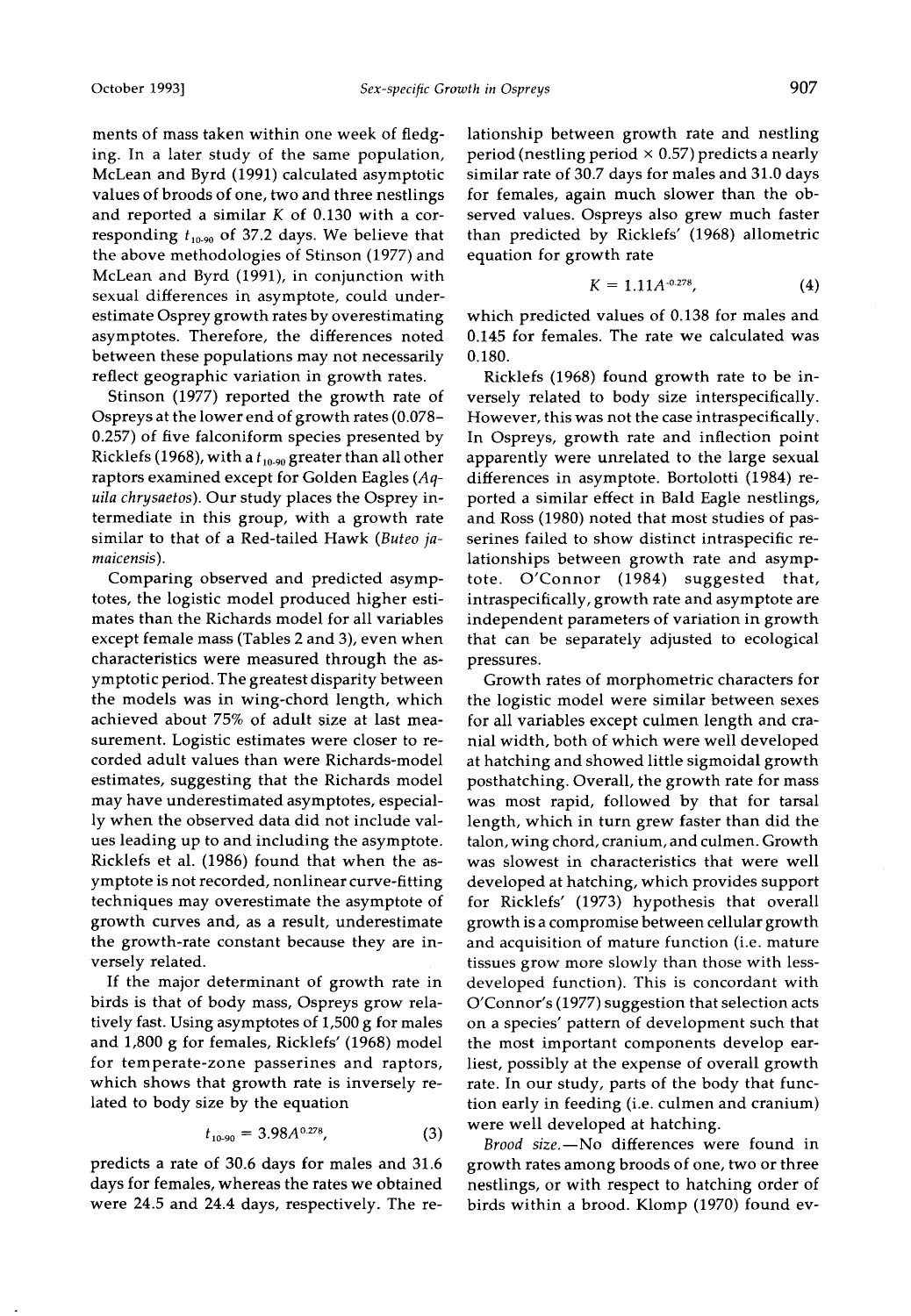**idence both for and against a predicted negative effect of brood size on nestling growth. Ricklefs (1973), who argued that growth rates in birds are not adjusted to brood size, is supported by several studies (King and Hubbard 1981, Richter 1983, Ritter 1984, Moreno 1987), while others reported an effect of brood size on growth parameters (Ross 1980, Zach 1982, Zach and Mayoh 1982). Evidence of differential growth within broods of species hatching asynchronously often suggests that sibling competition inhibits the growth of the younger nestling, although it is difficult to separate the effects of genetics and environment from growth performance.** 

**Among the hypotheses that have attempted to account for hatching asynchrony and brood reduction, Lack (1968) suggested that a "runt" system operates in birds of prey so that in times of food shortage the youngest and, therefore, weakest chick dies. An alternative to Lack's (1968) hypothesis is that later-hatched chicks are insurance against the loss of older siblings, which may have developed in response to accidental factors rather than in response to food supply (Hahn 1981; for a thorough review of hatching asynchrony and alternative explanations, see Magrath 1990).** 

**Poole (1982) found food supply to be the major evolutionary factor selecting for brood size in Ospreys, which supports the food-shortage hypothesis. Additionally, Poole (1982) found third-chick survival to be common and loss of older chicks negligible in colonies with abundant food. Nestling mortality followed similar patterns here, suggesting food was readily available to birds in this colony, which is located in traditionally good habitat in terms of food supply (Prevost et al. 1978).** 

Sex-specific growth.-Several studies of growth **of raptors (Newton 1978, 1979, Moss 1979, Bortolotti 1984) and passerines (for review, see Richter 1983) have shown sexual differences in growth dynamics where the smaller sex shows lower variability with relatively faster attainment of asymptote, earlier maturation of plumage, and earlier fledging age regardless of which sex is smallest. In Ospreys, the lack of significant differences in either growth rate (K) or growth-curve shape (m) between the sexes (Tables 2 and 3) suggests that males and females grew at similar rates. Although females added more body mass per day and had a significantly different asymptote of tarsal length than males, the sexes showed identical inflection points in**  **growth curves. When size difference was accounted for (i.e. relative growth), males and females showed very similar growth patterns. Males, however, showed a greater variability in growth than their larger sisters (Table 2). Bortolotti (1986) also found that growth in male Bald Eagle nestlings (the smaller sex) was more variable than in females.** 

**Feather growth in Ospreys was found to be the least sexually dimorphic variable in growth performance (Figs. 1G and 1H). However, as Richter (1983) pointed out, because feather length was equal in size and growth rate between the sexes throughout most of the nestling period, and because males were smaller in other measured dimensions, their feathers were proportionally longer than those of females. Thus, males had relatively greater feather lengths than females for their size, at least during the second half of the nestling period. Males and females, however, did not differ in feather emergence times (which occurred on average on day 7 for the eighth primary and on day 9 for the central rectrix) or in fledging times.** 

Conclusions.--Our study did not support the **prediction that males (the smaller sex) should develop feathers earlier and leave the nest sooner than females, nor did we find that females had more variability in growth. Appreciable size differences between the sexes did not develop in body and plumage components until growth had passed the inflection point of the growth curve, when food consumption was at its peak. Furthermore, Ospreys within a brood, separated by two-day intervals on average, were never observed to change rank (in terms of mass) in the nest until the end of the nestling period. Stinson (1977) reported weekly rank fluctuations within Osprey in two of six nests, but his data indicated this had occurred only after 90% (six weeks) of growth had been achieved, and sex and crop content was not even considered.** 

**Competition for food was not based on sexual differences, but on hatching asynchrony (Schaadt 1989, but see Anderson et al. 1993). First-hatched chicks, regardless of sex, were usually fed first by locating themselves in the most advantageous position relative to the adult female unless they were satiated and not actively soliciting food. When nestlings did compete for food, first-hatched chicks being larger were dominant and forced later hatched siblings into subordinate feeding positions. Since food was generally abundant, however, there was no obvious advantage to being fed first.**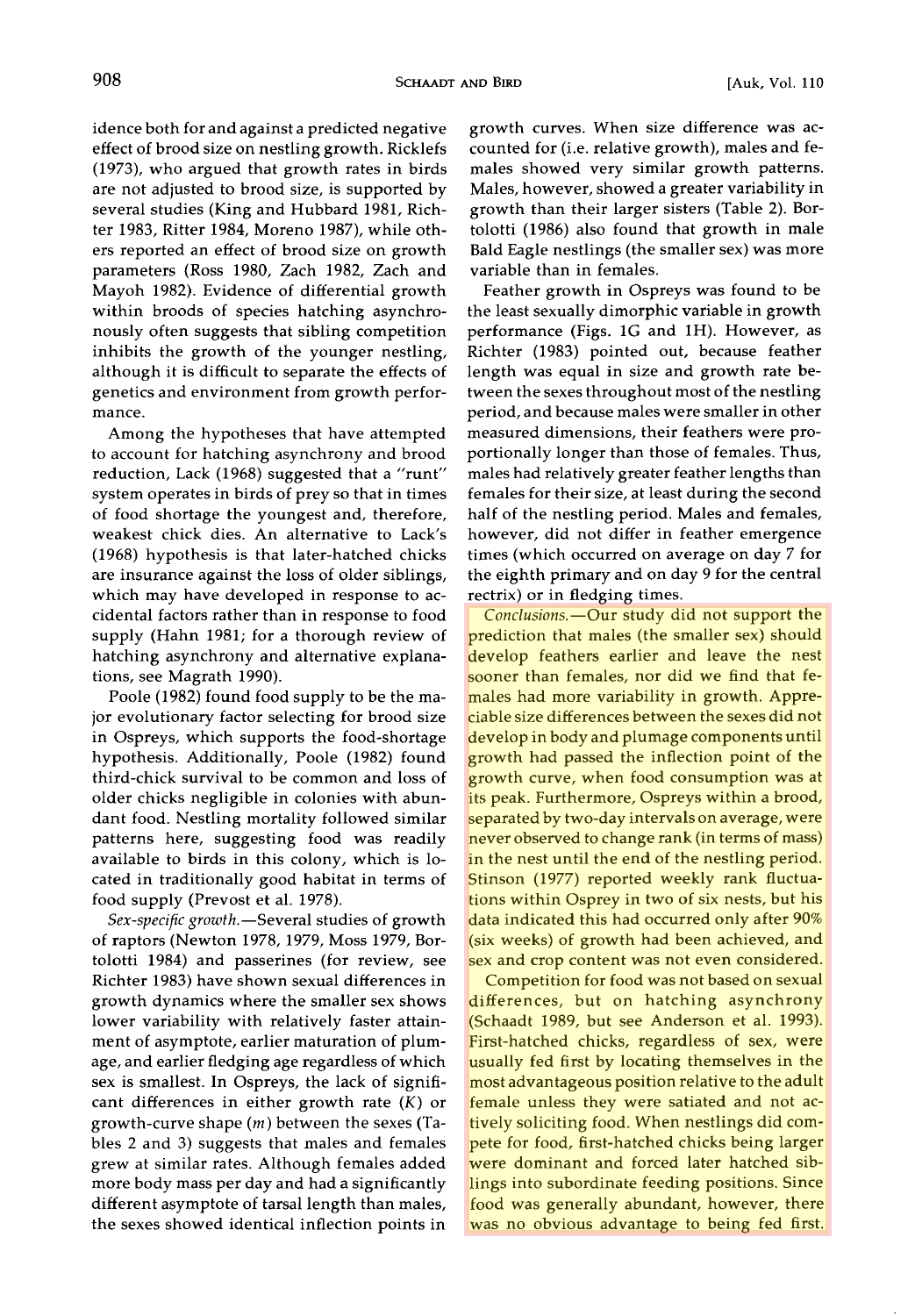**Similar patterns were observed in all broods regardless of sex composition, suggesting that hatching asynchrony, if anything, had the greater potential to impose feeding disadvantages on later-hatched birds than did sexual size dimorphism.** 

**Although our primary purpose was to describe sexual variation in growth and not speculate on its cause, the evidence reported here is not as clear as one would expect if sex-specific growth dynamics were the primary result of sexual size dimorphism and sibling competition. There was not evidence of sex-specific growth dynamics selecting for rapid growth in males to compete with the larger females for available food resources at the nest. The idea that male Ospreys are at a competitive disadvantage and should grow faster than females obviously needs to be examined in light of the much greater differences imposed by hatching asynchrony. Slagsvoid (1990) argued that, in sexually dimorphic species, hatching asynchrony may have evolved specifically to prevent the larger sex from outcompeting the smaller to ensure equal expenditures on male and female offspring. Hence, in the Osprey, sexual size dimorphism appears to be independent of sibling competition.** 

#### **ACKNOWLEDGMENTS**

**We thank Sylvie Drouin, Charles Lafortune, Mark Gloutney, Ron Jones, Richard Cotter, and Cristina Martinez for assisting with fieldwork, Michel Veke**mans and the staff of the Cytogenetics Service of the **Montreal Children's Hospital for technical help in the preparation of karyotypes, Jack and Linda Kell for providing a location for our field station, Bob and Mae Bancroft for a safe port during storms, Bob Bancroft and Norman Seymour for technical and logistic support, Dave Brown and Bill Doidge for computer assistance, Andre Lavigne for statistical help and insight regarding growth models, and especially Debby Kohler for assistance in areas too numerous and lengthy to mention. We are grateful to R. J. Steidl, G. R. Bortolotti and I. L. Brisbin, Jr., for thoughtful reviews of this manuscript. The study was undertaken with support of a Friends of McGill Fellowship granted to C.P.S. and operating grants provided by Norm Seymour, The Canadian Electrical Association, and the Avian Science and Conservation Centre of McGill University.** 

## **LITERATURE CITED**

ANDERSON, D., C. BUDDE, V. APANIUS, J. GOMEZ, D. **BIRD, AND W. WEATHERS. 1993. Prey size influ-** **ences female competitive dominance in nestling American Kestrels Falco sparverius. Ecology 74: 367-376.** 

- **BEDNARZ, J., AND T. HAYDEN. 1991. Skewed brood sex ratio and sex-biased hatching sequence in Harris's Hawks. Am. Nat. 137:116-132.**
- **BORTOLOTTI, G. 1984. Physical development of nestling Bald Eagles with emphasis on the timing of growth events. Wilson Bull. 96:524-542.**
- **BORTOLOTTI, C. 1986. Influence of sibling competition on nestling sex ratios of sexually dimorphic birds. Am. Nat. 127:495-507.**
- **BRISBIN, I. L., JR., G. WHITE, AND P. BUSH. 1986. PCB intake and growth of waterfowl: Multivariate analyses based on a reparameterized Richards sigmoid model. Growth 50:1-11.**
- **CLLV•oN-BROCK, T. H. 1986. Sex ratio variation in birds. Ibis 128:317-329.**
- **COLLOPY, M. 1986. Food consumption and growth energetics of nestling Golden Eagles. Wilson Bull. 98:445-458.**
- **DRUMMOND, H., J. OSORNO, R. TORRES, C. CHAVELAS, .•a•D H. LAmOS. 1991. Sexual size dimorphism and sibling competition: Implication for avian sex ratios. Am. Nat. 138:623-641.**
- **FISHER, R. A. 1930. The genetical theory of natural selection. Clarendon Press, Oxford.**
- **HAHN, D.C. 1981. Asynchronous hatching in the Laughing Gull: Cutting losses and reducing sibling rivalry. Anita. Behav. 29:421-427.**
- JAMIESON, I., N. SEYMOUR, AND R. BANCROFT. 1982. **Use of two habitats related to changes in prey availability in a population of Ospreys in northeastern Nova Scotia. Wilson Bull. 94:557-564.**
- KING, J. R., AND J. D. HUBBARD. 1981. Comparative **patterns of nestling growth in White-crowned Sparrows. Condor 83:362-369.**
- **KLOMP, H. 1970. The determination of clutch size in birds, a review. Ardea 58:1-124.**
- KOHLER, C. D., C. P. SCHAADT, AND M. J. J. VEKEMANS. **1989. Chromosome banding studies of the Osprey Pandion haliaetus (Aves, Falconiformes). Genome 32:1037-1040.**
- **LACK, D. 1968. Ecological adaptations for breeding in birds. Methuen, London.**
- MAGRATH, R. 1990. Hatching asynchrony in altricial **birds. Biol. Rev. 65:587-622.**
- **McLEAN, P., AND M. BYRD. 1991. Feeding ecology of Chesapeake Bay Ospreys and growth and behavior of their young. Wilson Bull. 103:105-111.**
- **MORENO, J. 1987. Nestling growth and brood reduction in the Wheatear Oenanthe oenanthe. Ornis Scand. 18:302-309.**
- **Moss, D. 1979. Growth of nestling Sparrowhawks (Accipiter nisus). J. Zool. (Lond.) 187:297-314.**
- **NEWTON, I. 1978. Feeding and development of Sparrowhawk nestlings. J. Zool. (Lond.) 184:465-487.**
- **NEWTON, I. 1979. Population ecology of raptors. Buteo Books, Vermillion, South Dakota.**
- **NEWTON, I.AND M. MARQUISS. 1979. Sex ratio among**